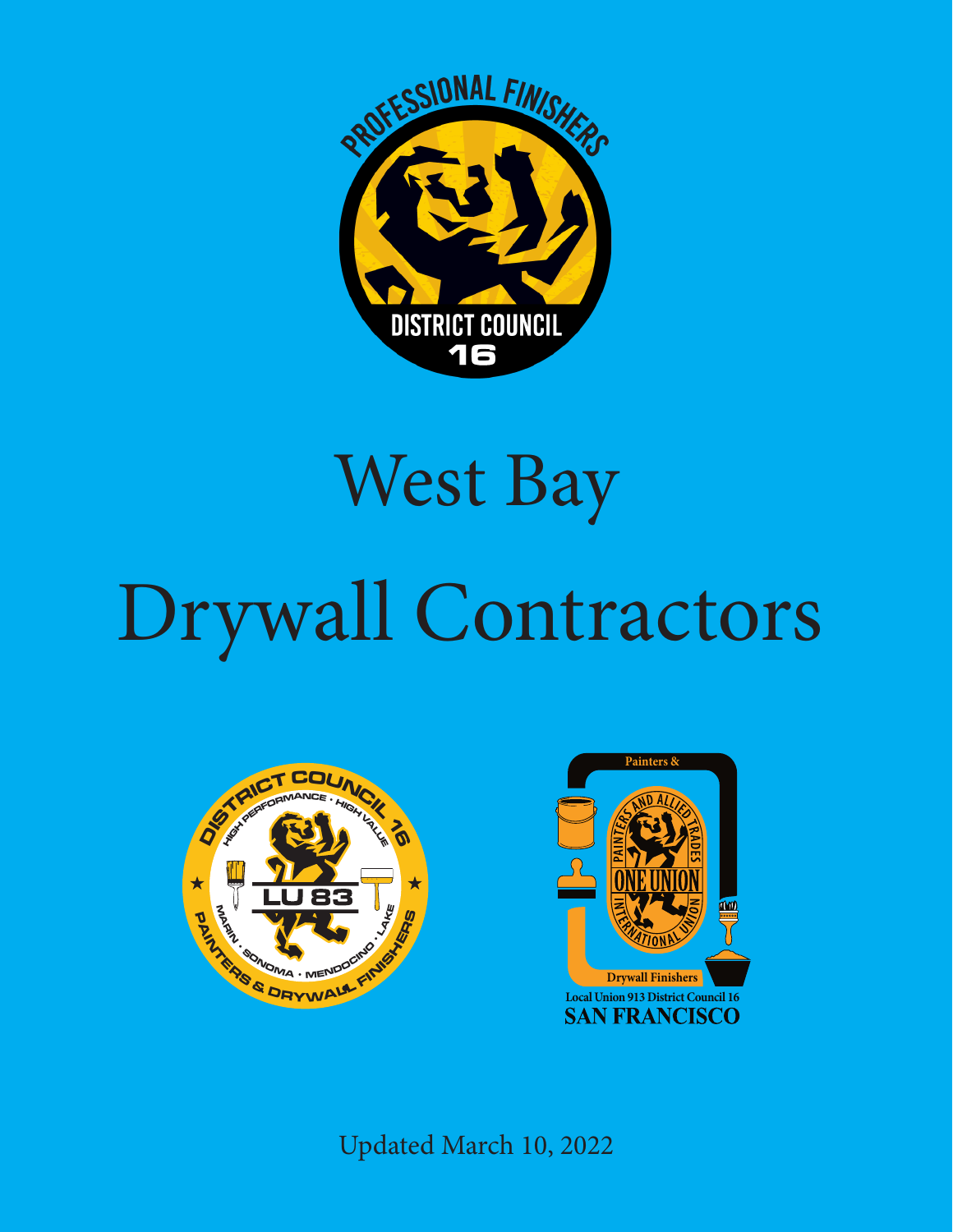## District Council 16

Signatory Employer List

BAY CITIES PAINTERS & PIER 28 EMBARCADERO SAN FRANCISCO 415-777-0080 CA 94105

CANVAS CONSTRUCTION 376 UTAH STREET SAN FRANCISCO 707-412-0601 CA 94103

DMS DRYWALL & INTERIOR 390 SELBY STREET SAN FRANCISCO 415-508-4968 ,CA 94124

FISHER DESIGN & BUILD, INC. 1485 BAYSHORE BLVD., STE. SAN FRANCISCO 415-466-6200 , CA 94124

FREY PLASTERING, INC. 898 VALLEJO AVENUE NOVATO ,CA 94945 415-897-4510

GIAMPOLINI & CO. 1482 - 67TH STREET EMERYVILLE , CA 94608 415-673-1236

GOLDEN GATE DRYWALL 399 BEACH ROAD **BURLINGAME** 650-348-7033 ,CA 94010 HARRISON DRYWALL INC. 850 SO. VAN NESS AVENUE SAN FRANCISCO 415-821-9584 ,CA 94110

J R CONSTRUCTION ANAHEIM CA 92805 , 562-860-8483

KIRK BUILDERS 270 PENNSYLVANIA SAN FRANCISCO 415-552-4883 , CA 94107

KLW CONSTRUCTION INC. 683 - 6TH AVENUE SAN FRANCISCO 415-751-0568 , CA 94118 METRO SERVICES GROUP 413 NW 69TH STREET VANCOUVER 415-385-9193 , W 98665

1556 S. ANAHEIN BLVD., STE. A 3001 ENTERPRISE STREET STE. NEVELL GROUP, INC. BREA CA 92821 , 714-579-7501

> NORTH COUNTIES DRYWALL P.O. BOX 260 SONOMA
> , CA 95476 707-996-0198

> NORTHBAY DRYWALL 431 PAYRAN STREET PETALUMA
> , CA 94952 707-583-3163

M.S.F. INC. - SAN CARLOS 1100 INDUSTRIAL AVENUE UNIT 1535 FARMERS LANE #302 SAN CARLOS 650-592-0239 CA 94070 NORTHERN PACIFIC DRYWALL, SANTA ROSA 707-577-8275 , CA 95405

MAJESTIC CONSTRUCTION 1250 MISSOURI STREET STE. SAN FRANCISCO 415-648-9826 , CA 94107

MEISWINKEL CO. (R.F.J., INC.) 930 INNES AVENUE SAN FRANCISCO 415-824-6890 ,CA 94124

PATRICK J. RUANE INC. 283 WATTIS WAY S. SAN FRANCISCO, CA 94080 650-616-7676

PEAK GENERAL 850 SO. VAN NESS AVE. STE. 2, SAN FRANCISCO 415-748-2072 , CA 94110